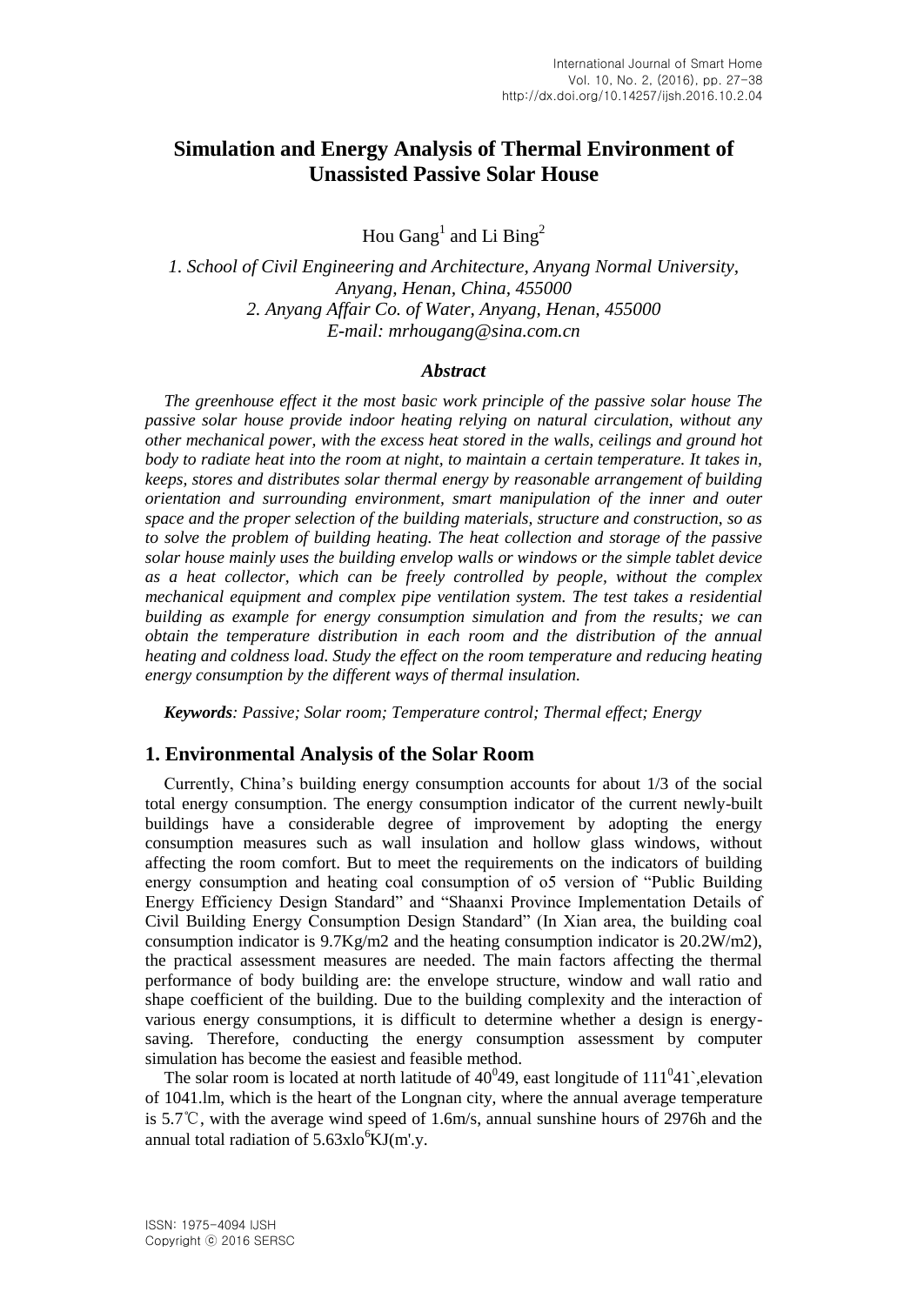The weather conditions of the heating season (November, 2012-March, 2013), the monthly average temperature:

| November | $-0.1^{\circ}$ C  |
|----------|-------------------|
| December | $-10.7^{\circ}$ C |
| January  | $-12.4^{\circ}$ C |
| February | $-7.3^{\circ}$ C  |
| March    | $2.3^{\circ}C$    |

### **Table 1. Monthly Average Temperature**

The day value in each month:

| <b>Table 2. Day Values in Each Month</b><br>(Calculated with the Room Temperature of 18 $\degree$ C) |           |                       |          |  |
|------------------------------------------------------------------------------------------------------|-----------|-----------------------|----------|--|
| Month                                                                                                | Day value | Month                 | Dayvalue |  |
| 11                                                                                                   | 543.2     | 12.                   | 865.2    |  |
| 1                                                                                                    | 941.1     | $\mathcal{D}_{\cdot}$ | 710.1    |  |
| 3                                                                                                    | 486.6     | Total:                | 3545.7   |  |

# **2. Solar House Energy Saving and Economic Analysis**

The investment of the solar room directly affects the promotion and development future of the solar house. The economic analysis of the solar house can be divided into two aspects, one is how to increase the investment, which largely affects whether the solar house can be promoted and developed. If the solar house investment is much more expensive than the ordinary room, that means the solar room area should be reduced with the same investment. In this regard, the analysis should be conducted according to the actual area of the built solar room, if the solar investment is 8%-15% more than the ordinary room, which can be accepted in rural areas. If the solar investment is over 15% more than the ordinary room, it can only accepted by the residents with the government subsides.

The other is the calculation of number of years of new investment principal, namely the solar house investment is increased over the conventional house but it saves more energy and heating costs than the conventional house. The increased investment can be offset by the energy saving costs. The shorter the time is, the better the economic effectiveness is. According to the practical experience of the solar house construction, the payback period is generally 4-8 years, which is cost-effective compared to the general masonry structures with the service life of 50 years. The solar house should be design and built according to the regional natural climatic conditions, geographical situation, economic characteristics and other local conditions and based on learning from local traditional architectural essence, with the maximum use of the local building materials, making the cost increase within 25 %, not only greatly improving indoor comfort, but also receiving good economic effectiveness.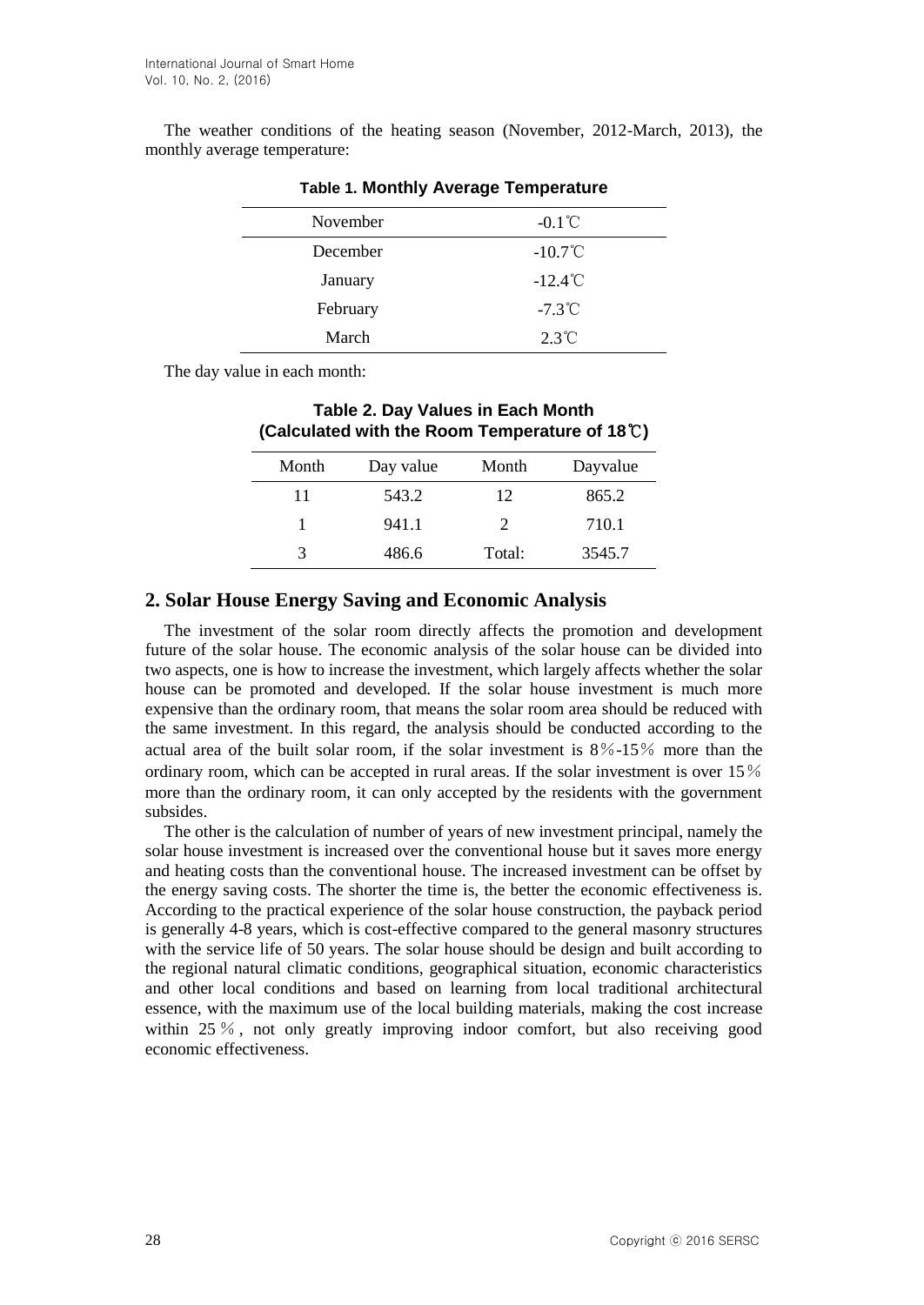# **3. Work Principle of Entity Wall Heat Collection Wall-type Solar House**

The work principle of entity wall-type heat collection solar house: when there is sunshine during the day, the heat supplied to the indoor by the heat collection wall consists of convection heating  $Q_k$  and conduction heating  $Q_d$ . Part of the sunlight irradiated to the glass is reflected and another part is absorbed by the glass cap layer, with the majority irradiated to the wall surface through the glass. And the glass temperature will increase after absorbing the solar radiation, which will release heat to the air in the heat collection wall. The majority of solar radiation through the glass is absorbed by the entity wall surface coated with paint of high absorption coefficient, causing the wall surface temperature rises, which will release heat to the air in the lamination and also conduct heat to the indoor through the wall., with part of the heat stored in the wall and the heat transferred into the room is the conduction heating of the heat collection wall Qd. And the temperature of the air in the lamination rises after being heated, which will have natural circulation with the indoor air though the upper and lower vents, with the hot air continuously into the room through the upper vent to transfer heat into the room, which is the convection heating of the heat collection wall Qk.

The area of the heat collection wall is  $1.9 \times 3 = 5.7$  m<sup>2</sup> and if the vent accounts 3% of the wall, then the area of the vent is  $5.7 \times 0.03 \times 10^{6} = 171000$  mm<sup>2</sup>, then the vent size can be defined as 420mm×420mm.

The convection heat of the hot air and the south wall surface contact surface can be calculated by the Newton's law of cooling:

$$
q_c = hA(T_3 - T_4)
$$

Where,  $A$  – The convection heat transfer area of the south wall surface and the hot air;

 $T_3$  south wall surface temperature;

 $T_4$  tot air convection temperature

 $h$  – convective heat transfer coefficient.

According to the Nusselt number in the similar criterion:

$$
Nu = hd / \lambda
$$

The calculation formula of the convection heat coefficient can be got:

$$
h = \lambda Nu / d
$$

The Nusselt number of the south wall surface can be calculated by the following formula:

$$
Nu=0.068(Gr\cdot Pr)^{0.235}
$$

The calculation formula of the Graham Akio number is:

$$
Gr = \frac{g\beta d3\rho 3}{\mu 2} \Delta T
$$

Where,  $G:$  Graham Akio number;

Β—fluid volume expansion coefficient;

 $\rho$  – fluid density;

$$
\Delta T = T3 - T4
$$

The calculation formula of the Prandtl number is:

$$
Pr = \frac{\mu C p}{\lambda}
$$

Where,  $Pr$  – Prandtl number  $Cp$  – Specific heat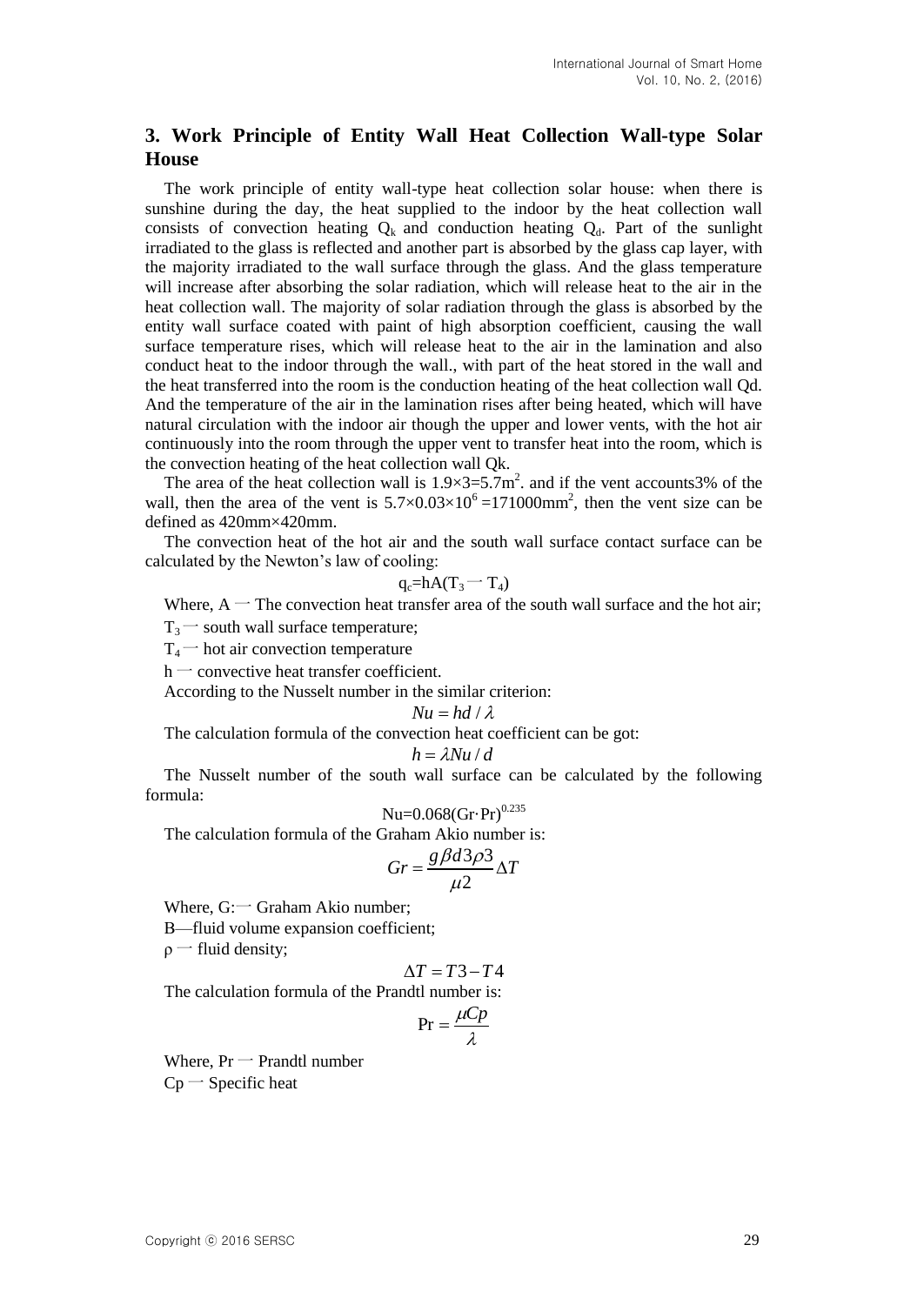| time  | angel | angle   | Project Hour Azimuth Elevation<br>angle | Direct<br>radiating<br>heat | Scattered<br>radiating<br>heat | heat | Convection Heat collection<br>wall heat |
|-------|-------|---------|-----------------------------------------|-----------------------------|--------------------------------|------|-----------------------------------------|
| 8:00  | 86.6  | $-55.2$ | 7.50                                    | 58.7                        | 31.4                           | 9.30 | 72.5                                    |
| 9:00  | 71.5  | $-41.3$ | 13.6                                    | 114                         | 39.8                           | 10.8 | 96.7                                    |
| 10:00 | 56.6  | $-30.9$ | 17.9                                    | 221                         | 48.6                           | 21.4 | 121                                     |
| 11:00 | 37.9  | $-17.4$ | 19.9                                    | 259                         | 61.5                           | 27.5 | 137                                     |
| 12:00 | 19.1  | $-5.20$ | 21.7                                    | 273                         | 82.7                           | 39.8 | 169                                     |

**Table 3. Calculation of Insulated and Strong Heat, Taking this Area as an Example**

# **4. Design of the Solar House**

## **4.1. The Floor Plan of the Solar House**

In the passive solar house, the south wall is the main part for heat collection. The greater the area of it, the more solar energy will be obtained. Therefore, the shape of the solar house is preferable the rectangular along the east to west, without too much punch changes on the surface, in order to avoid unnecessary shadows. The length of the sloping roof over eaves should not affect the duration of sunshine, taking local housing construction standards. The interior room arrangement shall be determined according to the specific application. The main room, such as the owner's bedroom,, living room and the classrooms in the school, with high requirements on the comfort, should be arranged in the south and the rest auxiliary rooms, such as the kitchens, bathrooms and the hallways of classrooms, can be arranged in the south. As for the rural housing, the south position should be given to the mainly used rooms, such as the master's bedroom and the commonly used parlors. The north position should be arranged for the kitchen and storage spaces, which plays an indispensable role in rural housing, and in some places, it even be built in front of the main house to make it have good preservation effect. From the perspective of solar energy utilization, this practice is not encouraged. Because the storage room has no significant use functions, the individual set will not only blocks the main house, but also not conducive to the need of the residential uses for taking things at any time. Therefore, it is better to find a suitable location for it.



**Figure 1. Passive Solar House Plan**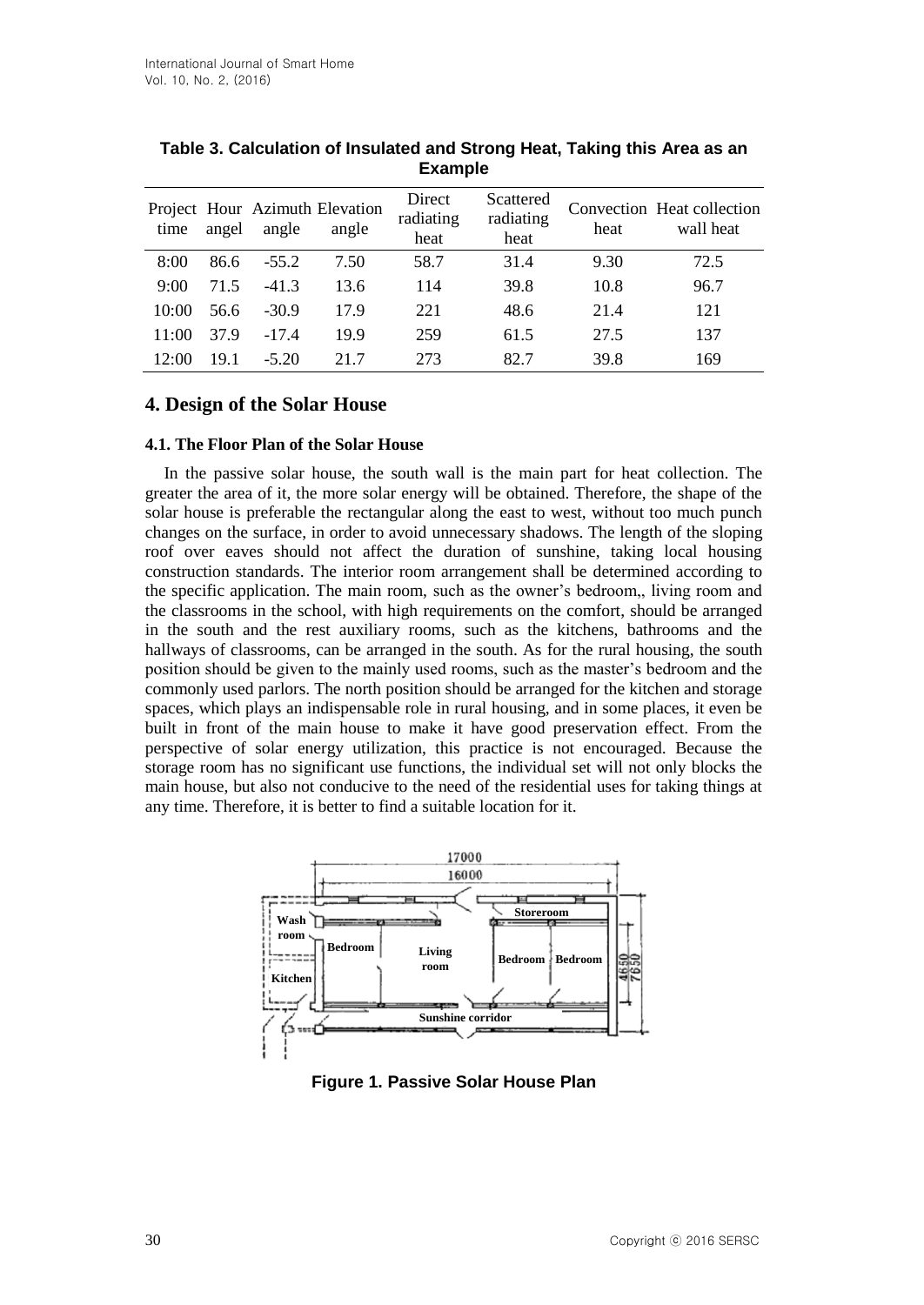## **4.2. Shape of the Building**

The selection of the insulation materials can be determined according to the climate in different regions and the local materials. The appropriate insulation material plays an important role for increasing the wall insulation performance. Considering the construction operability, the final energy savings and the routine maintenance, the external insulation energy saving mode has obvious advantages. The common insulation technology used for the external wall can be divided into organic and inorganic types by major materials.



**Figure 2. Architecture Model of Solar House**

# **5. Architecture Model Building and Energy-saving Program**

# **5.1. Architecture Model Parameter Settings:**

The study object is a residential building in Xian, with the building standard floor area of 540  $m<sup>2</sup>$  and the building layer height of 2.8m. Since DOE $-2$ IN model has layer by layer and floor by floor input with the unit of floor, so after the building plan is simplified, the standard room floor configuration is shown in Figure 3.



**Figure 3. Standard Floor Slab Composition**

The building envelope parameters are shown in Table 4.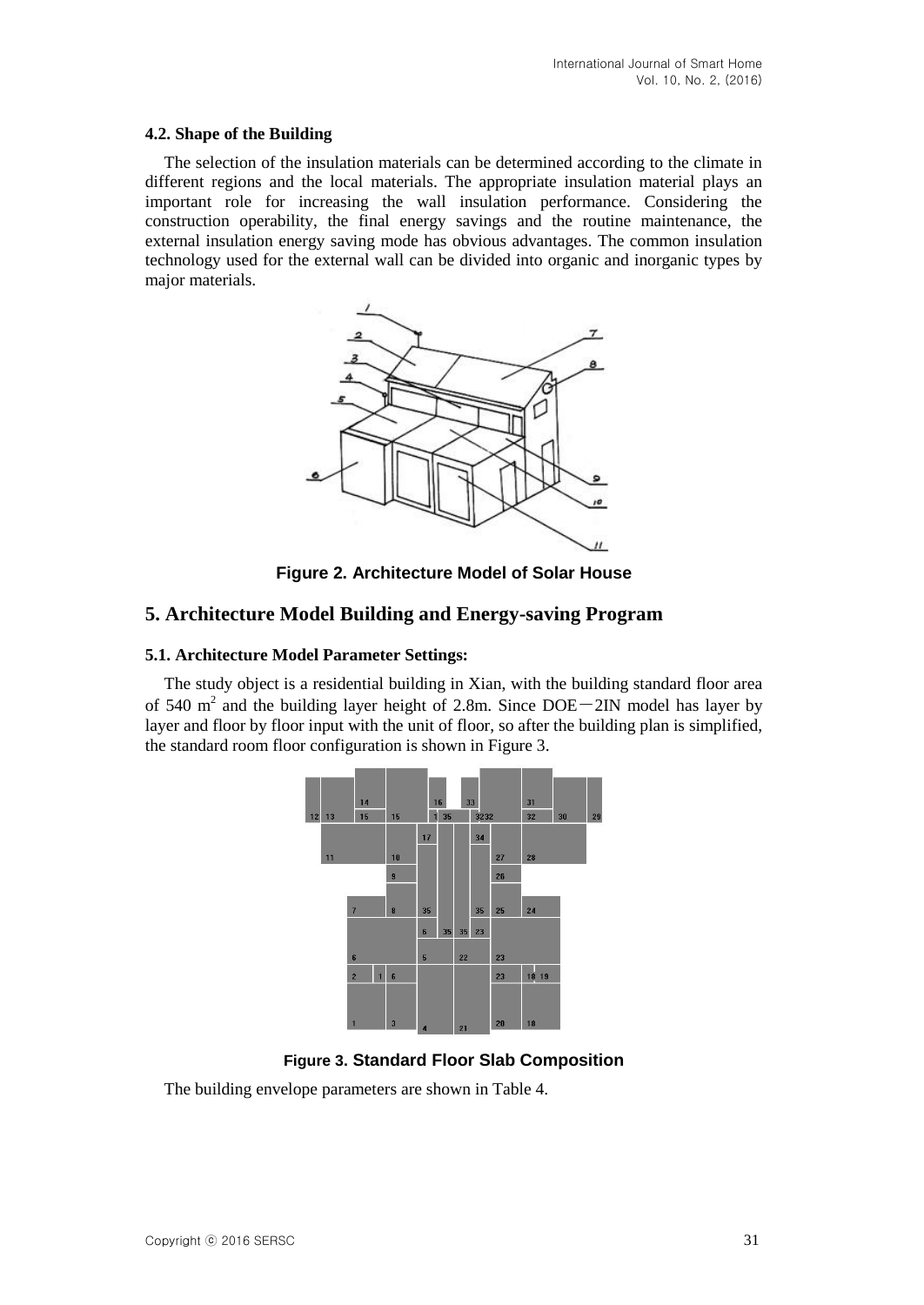| Building structure | Values                                                                                                                           |  |  |  |
|--------------------|----------------------------------------------------------------------------------------------------------------------------------|--|--|--|
| External wall      | 240 brick facades, extruded plate, 30 external<br>insulation, the overall heat transfer coefficient<br>$0.68W/m2*K$              |  |  |  |
| External window    | Plastic steel, 3mm, ordinary float glass, without<br>external shading, the overall heat transfer coefficient:<br>$2.6 W/m^{2*}K$ |  |  |  |
| Room surface       | Reinforced concrete roof plus insulation, the overall<br>heat transfer coefficient : $0.79W/m^2*K$                               |  |  |  |
| External door      | Compound door, the heat transfer coefficient :<br>$1.2W/m^2*K$                                                                   |  |  |  |

## **5.2. Heating Air Conditioning System Parameter Setting**

In the software, every room must belong to an air conditioning system. Generally speaking, a household should establish an air condition system, and the public spaces such as the stairways and corridors can belong to any system, so the public places can be set to the non-air conditioning space, and the load and energy of there rooms will not be calculated in the simulation calculation. For every air conditioning system, the heating EER is 1.9 and the cooling EER is 2.3 (hot summer and cold winter area energy saving standard) (considering the heating and cooling takes the electric heating and cooling heater and air conditioning).

For the air conditioning spaces, the setting of the indoor temperature is an important factor affecting energy consumption. The software develops two modes: weekdays and weekends, under which, the temperature of 24 hours a day is set, which is the setting basis for all the air conditioning rooms in the building, and then the energy consumption of each room can be calculated. In this simulation, the heating temperature is 18℃ between 7:00 and 22:00, and 12℃ in the rest time. The cooling temperature is 26℃ throughout the day.

The energy consumption value of the air conditioning room is affected by the building factors such as the indoor and outdoor temperature and envelop, with the indirect interference of the indoor occupant density, lighting time and equipment (such as computers) use frequency. Considering these factors without accurate calculation, the software gives description by the way of internal load intensity, namely the proportion of the heat radiation every hour of the internal load such as the occupant staff, lighting and equipment in the heat radiation throughout the day. The distribution of the internal load in every time phase throughout the day is shown in Figure 4.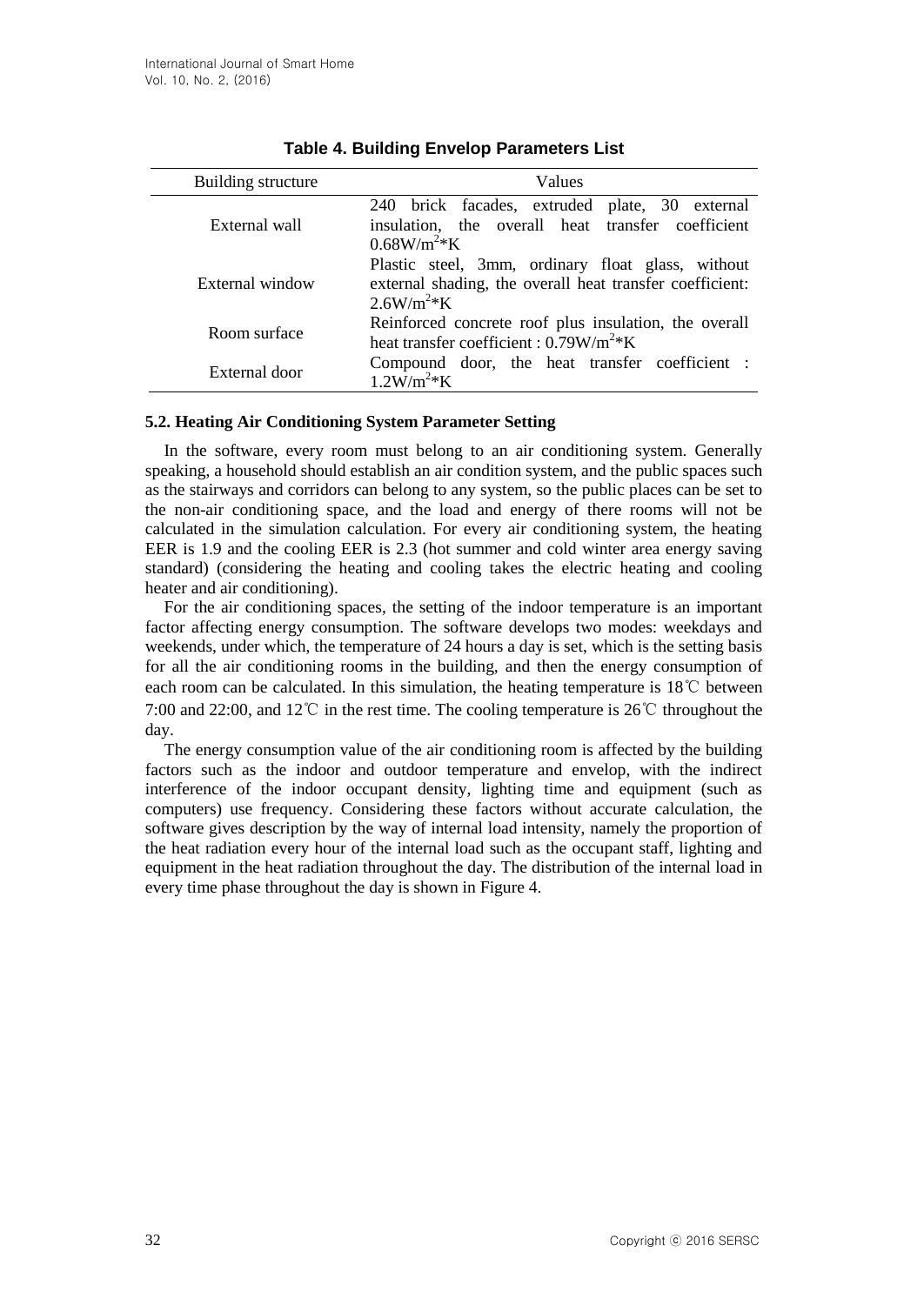

**Figure 4. Internal Load Intensity**

For the different building uses, the settings of the internal load intensity are different. This model takes into account the more use of the personnel and equipment use in the morning and the simultaneous operation of the personnel and lighting equipment in the evening, so it shows a bimodal distribution pattern on the curve.

# **6. Calculation Results and Analysis**

## **6.1. Building Energy Consumption Indicators**

The software obtained the hourly temperature distribution of each room throughout the year by dynamical calculation. Combined with the existing outdoor weather data, the energy consumption indicators of each month and the building total energy consumption in the whole year can be calculated, which can be taken as the strong basis for the evaluation of the building energy efficiency. If the building energy consumption exceeds the national standard, the designers can change some building factors in the model to meet the energy code requirements, without having to stick to the recommended standard values, so as to achieve the optimized combination of the building energy efficiency and the use of the rooms. The final results of this simulation are listed in Table 5.

| Cooling        |                                             | <b>Heating</b>                       |                                             |                                      |
|----------------|---------------------------------------------|--------------------------------------|---------------------------------------------|--------------------------------------|
| Month          | Cooling energy<br>consumption<br><b>MWH</b> | Maximum cooling<br>load<br><b>KW</b> | Heating energy<br>consumption<br><b>MWH</b> | Maximum heating<br>load<br><b>KW</b> |
|                | 0                                           |                                      | 23.63                                       | 202.31                               |
| $\overline{c}$ |                                             |                                      | 14.97                                       | 201.96                               |
| 3              |                                             |                                      | 4.56                                        | 156.96                               |
| 4              |                                             |                                      |                                             | 0                                    |
| 5              | 11.71                                       | 121.5                                |                                             |                                      |
| 6              | 17.62                                       | 140.73                               |                                             |                                      |
|                | 24.05                                       | 151.52                               |                                             |                                      |
| 8              | 18.63                                       | 143.74                               |                                             |                                      |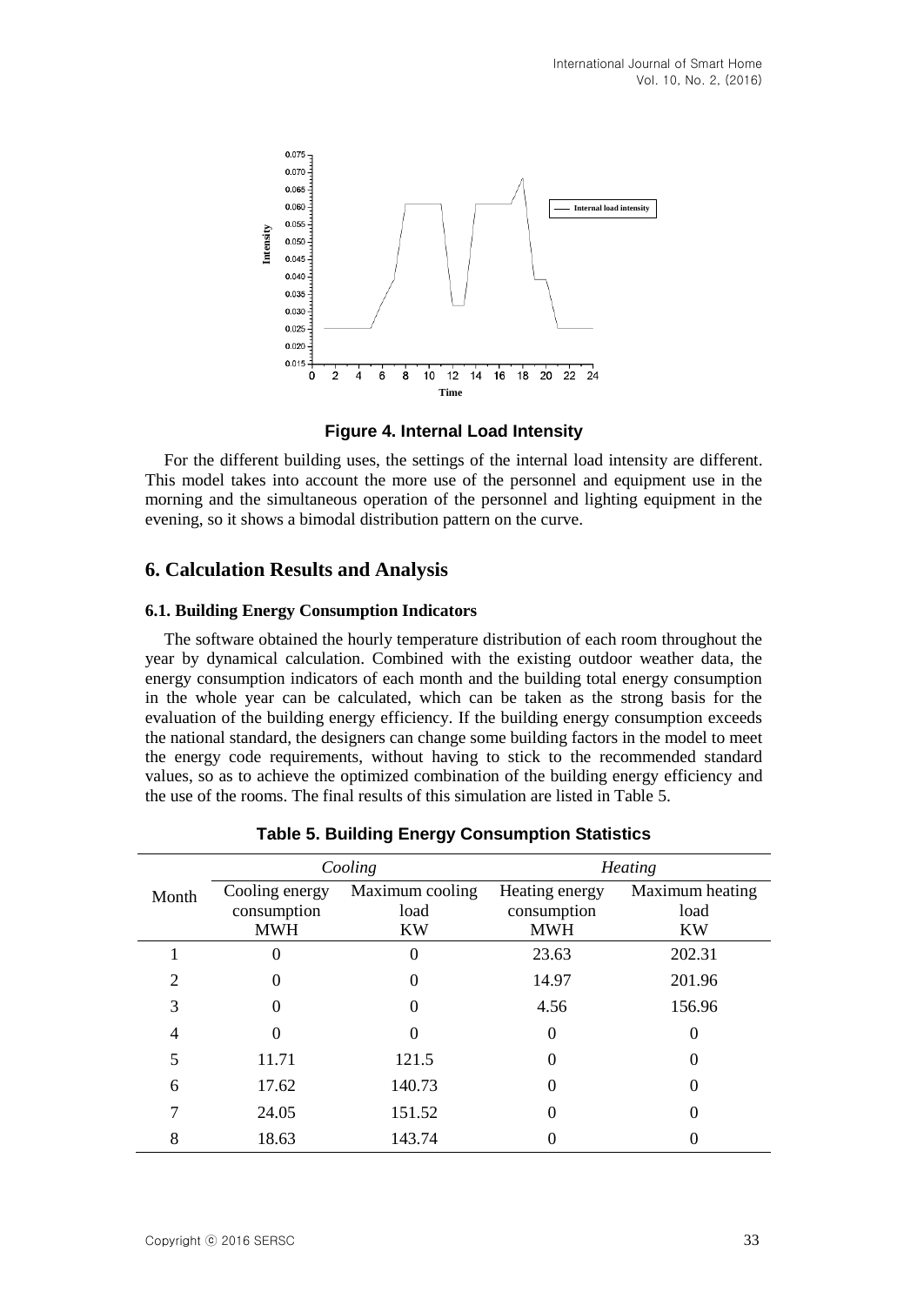|       |                                             | Cooling                              | <b>Heating</b>                              |                                      |  |
|-------|---------------------------------------------|--------------------------------------|---------------------------------------------|--------------------------------------|--|
| Month | Cooling energy<br>consumption<br><b>MWH</b> | Maximum cooling<br>load<br><b>KW</b> | Heating energy<br>consumption<br><b>MWH</b> | Maximum heating<br>load<br><b>KW</b> |  |
| 9     | 10.6                                        | 121.99                               | $\theta$                                    | $\overline{0}$                       |  |
| 10    | 2.65                                        | 66.62                                | 0.342                                       | 8.622                                |  |
| 11    | $\boldsymbol{0}$                            | 0                                    | 7.23                                        | 140.1                                |  |
| 12    | 0                                           | $\boldsymbol{0}$                     | 19.2                                        | 201.19                               |  |
| Total | 85.21                                       |                                      | 69.92                                       |                                      |  |
| Max   |                                             | 151.52                               |                                             | 202.19                               |  |

Unit construction area cooling capacity: 27.85kWh/m<sup>2</sup>

Unit construction area heating capacity: 22.85kWh/m<sup>2</sup>

For the building energy consumption, the external walls and windows are the main factors. We can find the contribution to the building energy saving of the different insulation effects from the above modeling process and calculation results.

#### **6.2. Effect of Changes in the External Walls to the Energy Consumption**

The wall is the largest part of the building envelop. In the case without considering the heat storage capacity, the wall heat transfer coefficient is the decisive factor affecting energy consumption. This simulation re-calculates the energy consumption value after wall change and finds the contribution of the different insulation materials to the total energy consumption, as shown in Figure 5.

In the simulation, 240 brick walk is insulated by the wood fiber board and polystyrene board and the wall heat transfer coefficient is respectively is 1.57 W/m<sup>2</sup> $\cdot$ K and 0.98 W/m<sup>2</sup> K, and the building energy consumption after change can be obtained by the simulation.



# **Figure 5. Annual Cooling and Heating Energy Consumption Values under Different Wall Insulation**

As can be seen form Figure 3, the change of the insulation layer has little effect on the cooling load in summer, from 89.48 to 85.21, with limited energy saving. While the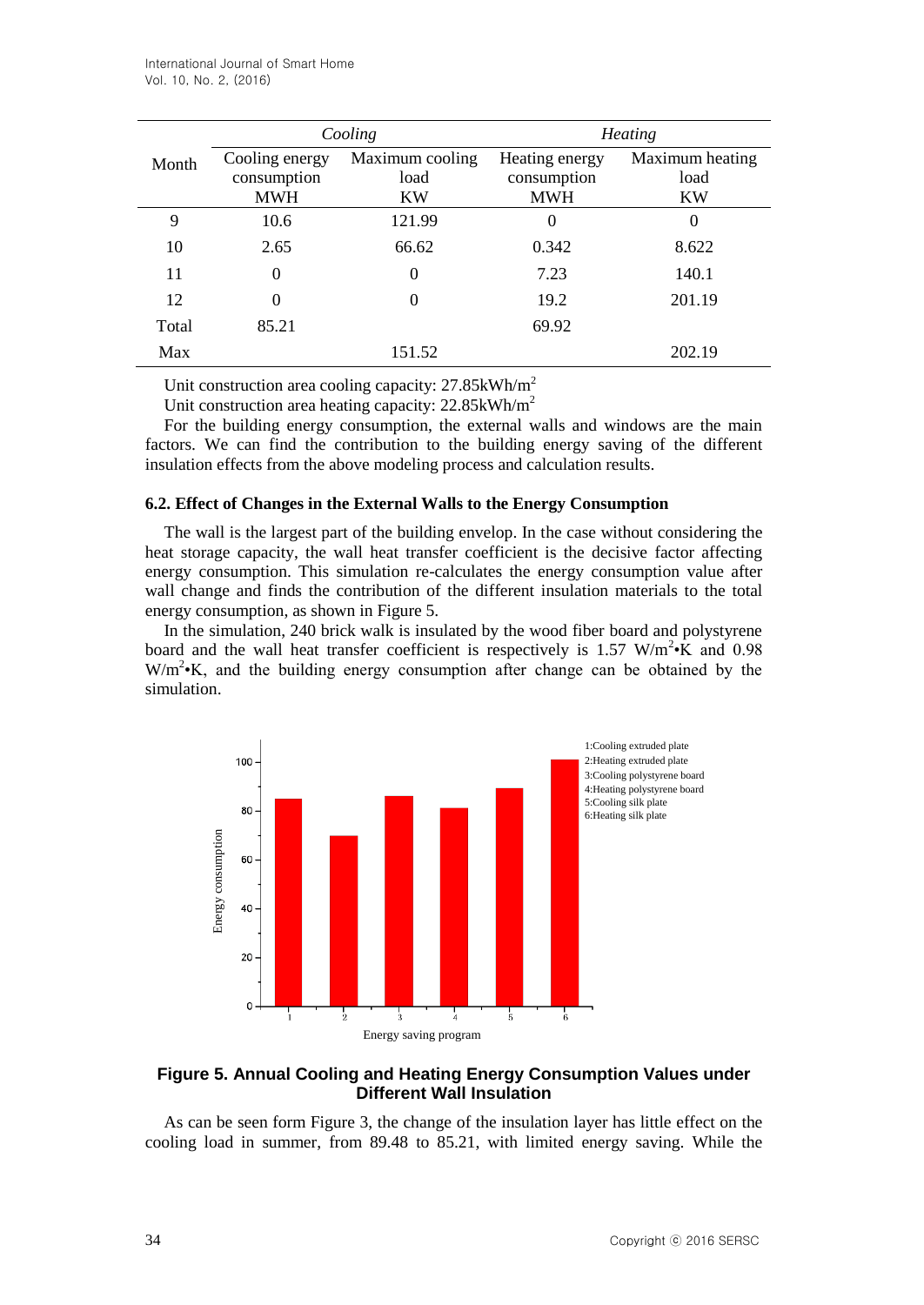winter insulation layer significantly reduces the heating energy consumption, and then we can get the linear equation of the heating energy and wall heat transfer coefficient:  $y=4.9x+81.7$ . When the external wall heat transfer coefficient varies from 1.57 to 0.98, the heating load is reduced by 19.6%The difference of the energy consumption between heating and cooling relies on the difference of the heat transfer modes: winter heating is the steady heat transfer, with the indoor temperature higher than the outdoor temperature, so the relationship between the energy consumption value and the heat transfer coefficient is linear; while in the summer, in the sun radiation during the day, the envelope structure is heated up to transfer heat to the room, with heat radiation at night, namely the heat transfer of alternating direction day and night. Therefore, with respect to the heat transfer coefficient, the thermal storage properties of the wall are more important [5]. Because the simulation is set to 240 brick wall, the energy consumption values has little difference.

#### **6.3. Effect of Changes in the External Windows to the Energy Consumption**

Another important impact of the energy consumption is window heat transfer. With the increase of the building window and wall ratio, its importance in building energy consumption has constantly been studied  $\left[6\right]$ . For the hollow double-glass external window in this simulation, 3 comparison programs are set: ordinary plastic steel window, with the heat transfer coefficient of 4.7  $W/m^2$ <sup>\*</sup>K; hollow glass window of 6mm and ordinary float glass, with the heat transfer coefficient of 3.04  $W/m^2$ ·K; low radiation coated glass window, with the heat transfer coefficient of  $2.06W/m^2$ ·K. The changes of the cooling and heating energy consumption are compared.

The window heat transfer property is similar to the wall, with the large change of heat transfer coefficient in winter heating, fit to a linear relationship. The equation of the heating energy consumption and the window heat transfer coefficient is :  $y=7.4x+50.33$ , as shown in Figure 6.



**Figure 6. Relationship between Window Heat Transfer Coefficient and Energy Consumption**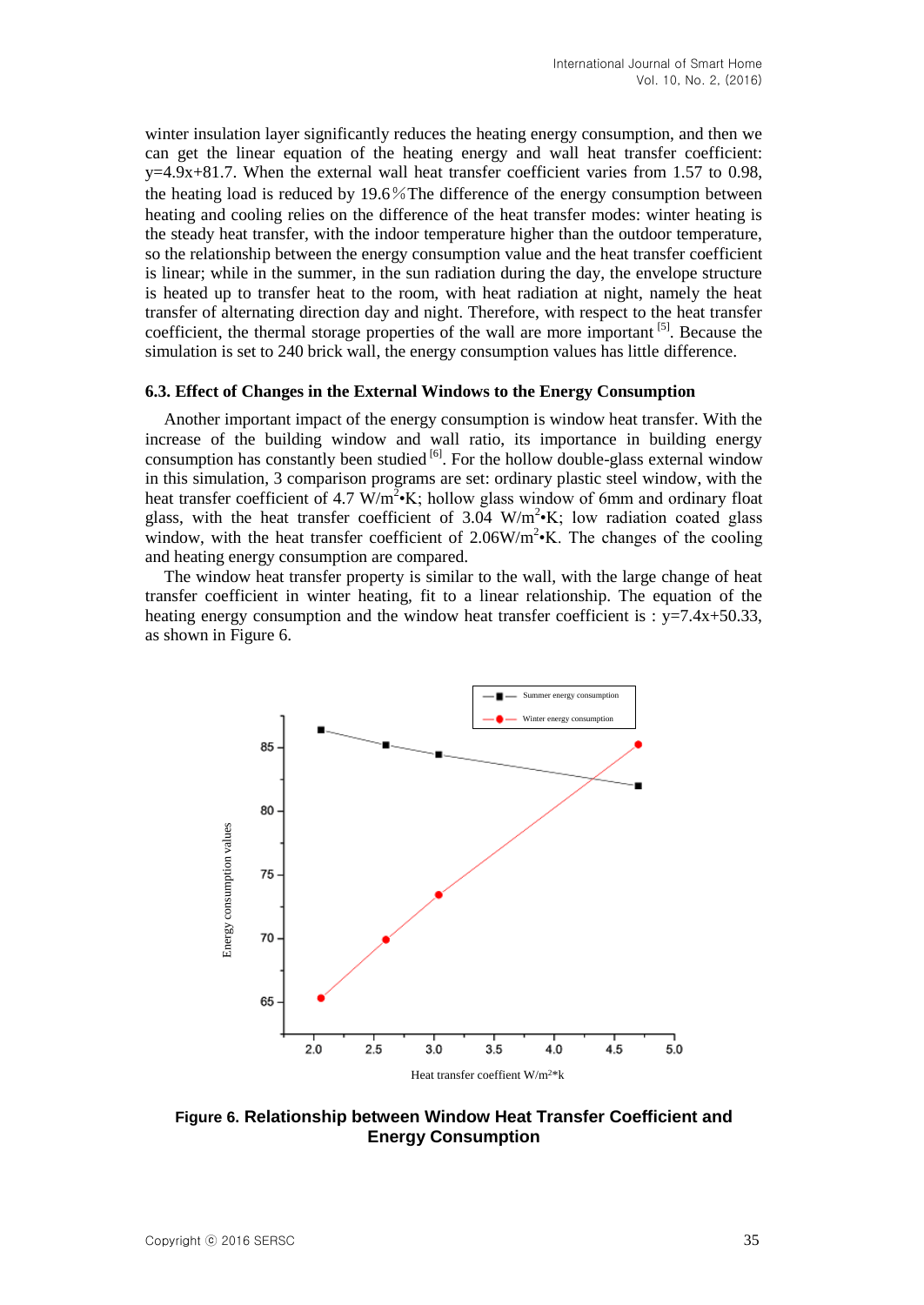It is worth being noted that, in the figures, in the summer, with the window heat transfer coefficient increase, the energy consumption is reduced. Its change trends and heat transfer law are different, because of the sun shading coefficient difference of the different glasses, while in the summer, due to the strong solar radiation, the energy change law is difficult to be analyzed effectively just by the heat transfer coefficient. Comparison between window and external wall energy saving ratio: in winter, the reduction of the external wall and windows heat transfer coefficient is conducive to the building energy saving, but through the equation of the energy consumption and heat transfer coefficient of these, we can know that window heat transfer reduction is better for the reduction of the energy consumption. In the case that the heat transfer coefficient of the external wall and window is decrease by 20%, the energy consumption of the building in winter for heating is respectively reduced by 7.5% and 10%.

## **7. Summary**

The promotion of the passive solar energy utilization technology needs the cooperation with the architects and owners, which can not be achieved just relying on either side. Currently, the main problem in the promotion of the passive solar house in China's rural area is the limited understanding of the passive technology, without understanding of the success stories in this aspect, causing the owners do not trust the architects, without as correct perception on the relationship between the investment and return., which has a negative impact on the passive solar house construction. In this case, strengthening the government's propaganda is very important, to deepen the concept of environmental protection in the thought of the people, taking energy saving as a premise, to raise the awareness of the disadvantaged of the existing residential houses and development space, which is the key to solving this problem. Only people are subjectively awareness of the necessity of passive technology, will it be possible to further promote the passive solar house in the countryside.

# **Reference**

- [1] Y. Geng, J. Chen, R. Fu, G. Bao and K. Pahlavan, "Enlighten wearable physiological monitoring systems: On-body rf characteristics based human motion classification using a support vector machine", IEEE transactions on mobile computing, vol. 1, no. 1, **(2015)**.
- [2] J. He, Y. Geng, F. Liu and C. Xu, "CC-KF: Enhanced TOA Performance in Multipath and NLOS Indoor Extreme Environment", IEEE Sensor Journal, 14(11), 3766-3774, Nov. **(2014)**.
- [3] S. Zhou, L. Mi, H. Chen, Y. Geng, "Building detection in Digital surface model, 2013 IEEE" International Conference on Imaging Systems and Techniques (IST), **(2012)**.
- [4] J. He, Y. Geng, K. Pahlavan, "Toward Accurate Human Tracking: Modeling Time-of-Arrival for Wireless Wearable Sensors in Multipath Environment", IEEE Sensor Journal, vol .14, no. 11, **(2014)**, pp. 3996-4006.
- [5] N. Lu, C. Lu, Z. Yang, Y. Geng, "Modeling Framework for Mining Lifecycle Management", Journal of Networks, vol. 9, no. 3, **(2014)** , pp. 719-725.
- [6] Y. Geng, K. Pahlavan, "On the accuracy of rf and image processing based hybrid localization for wireless capsule endoscopy", IEEE Wireless Communications and Networking Conference (WCNC), **(2015)**.
- [7] G. Liu, Y. Geng, K. Pahlavan, "Effects of calibration RFID tags on performance of inertial navigation in indoor environment", 2015 International Conference on Computing, Networking and Communications (ICNC), **(2015)**.
- [8] J. He, Y. Geng, Y. Wan, S. Li, K. Pahlavan, "A cyber physical test-bed for virtualization of RF access environment for body sensor network", IEEE Sensor Journal, vol. 13, no. 10,**(2013)**, pp. 3826-3836.
- [9] W. Huang, Y. Geng, "Identification Method of Attack Path Based on Immune Intrusion Detection", Journal of Networks, vol. 9, no. 4, **(2014)**, pp. 964-971.
- [10] G. Bao, L. Mi, Y. Geng, M. Zhou, K. Pahlavan, "A video-based speed estimation technique for localizing the wireless capsule endoscope inside gastrointestinal tract", 2014 36th Annual International Conference of the IEEE Engineering in Medicine and Biology Society (EMBC), **(2014)**.
- [11] D. Zeng, Y. Geng, "Content distribution mechanism in mobile P2P network", Journal of Networks, vol. 9, no. 5 **(2014)**, pp. 1229-1236.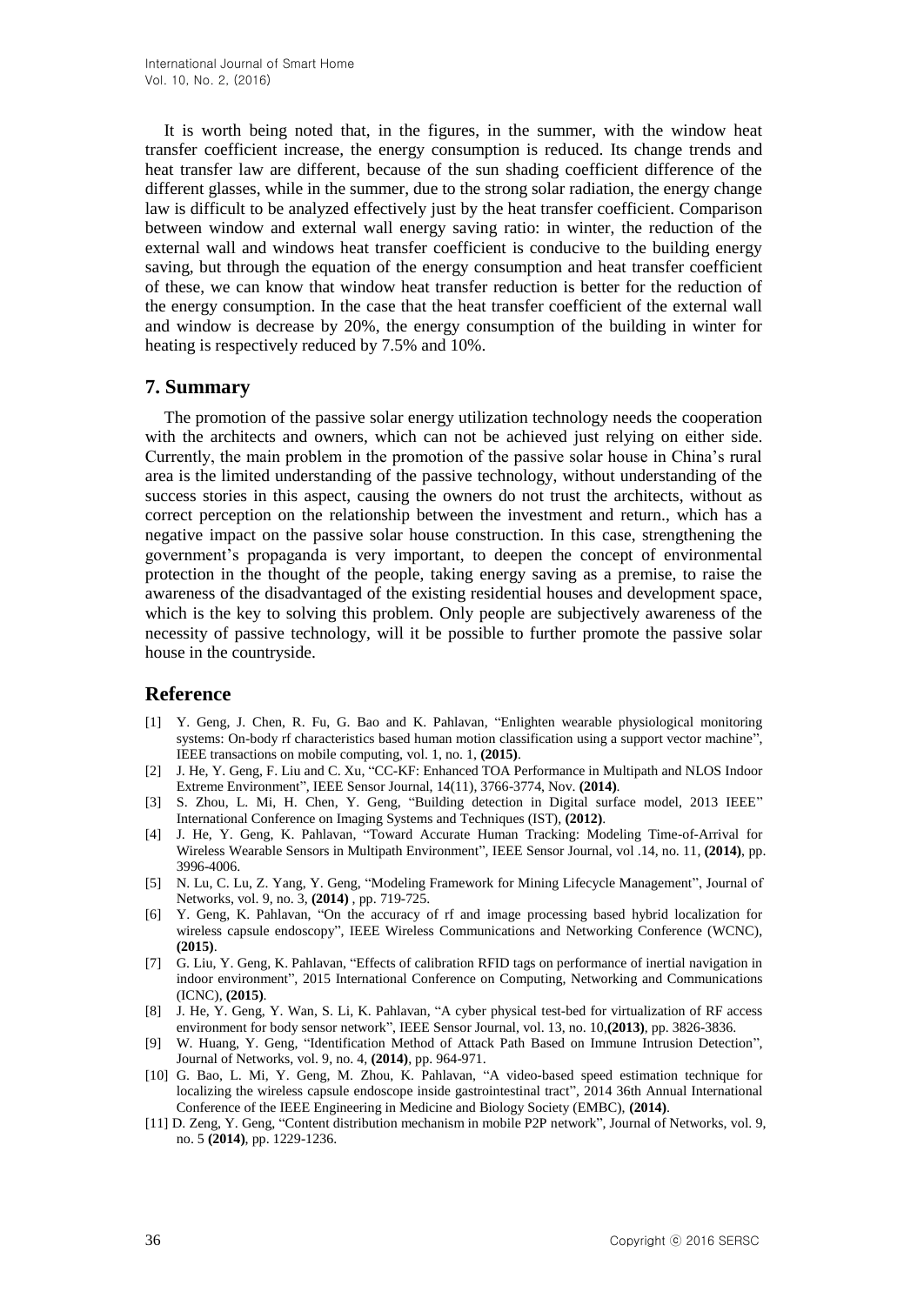- [12] S. Zhang, X. Zhang and X. Ou, "After we knew it: empirical study and modeling of cost-effectiveness of exploiting prevalent known vulnerabilities across iaas cloud", Proceedings of the 9th ACM symposium on Information, computer and communications security, ACM, **(2014)**.
- [13] W. Gu, Z. Lv, M. Hao, "Change detection method for remote sensing images based on an improved Markov random field", Multimedia Tools and Applications, **(2016)**.
- [14] Z. Lu, C. Esteve, J. Chirivella and P. Gagliardo, "A Game Based Assistive Tool for Rehabilitation of Dysphonic Patients", 3rd International Workshop on Virtual and Augmented Assistive Technology (VAAT) at IEEE Virtual Reality 2015 (VR2015), Arles, France, IEEE, **(2015)**.
- [15] Z. Chen, W. Huang, Z. Lv, "Uncorrelated Discriminant Sparse Preserving Projection Based Face Recognition Method", Multimedia Tools and Applications, **(2016)**.
- [16] Z. Lv, A. Halawani, S. Feng, H. Li, and S. Ur Rehman, **(2014)**, "Multimodal Hand and Foot Gesture Interaction for Handheld Devices", ACM Transactions on Multimedia Computing, Communications, and Applications (TOMM), vol. 11, no. 1, **(2014)**.
- [17] K. Leng, W. Shi, J. Chen, Z. Lv, "Designing of a I-shaped less-than-truckload cross-dock: A simulation experiments study", International Journal of Bifurcation and Chaos, **(2015)**.
- [18] Y. Lin, J. Yang, Z. Lv, W. Wei, H. Song, "A Self-Assessment Stereo Capture Model Applicable to the Internet of Things", Sensors. **(2015)**.
- [19] D. Jiang, X. Ying, Y. Han, Z. Lv, "Collaborative Multi-hop Routing in Cognitive Wireless Networks. Wireless Personal Communications", **(2015)**.
- [20] M. Zhou, G. Bao, Y. Geng, B. Alkandari, X. Li, "Polyp detection and radius measurement in small intestine using video capsule endoscopy", 2014 7th International Conference on Biomedical Engineering and Informatics (BMEI), **(2014)**.
- [21] G. Yan, Y. Lv, Q. Wang, Y. Geng, "Routing algorithm based on delay rate in wireless cognitive radio network", Journal of Networks, vol. 9, no. 4, **(2014)**, pp. 948-955.
- [22] G. Bao, L. Mi, Y. Geng, K. Pahlavan, "A computer vision based speed estimation technique for localiz ing the wireless capsule endoscope inside small intestine", 36th Annual International Conference of the IEEE Engineering in Medicine and Biology Society (EMBC), **(2014)**.
- [23] X. Song, Y. Geng, "Distributed community detection optimization algorithm for complex networks", Journal of Networks, vol. 9, no. 10, **(2014)**, pp. 2758-2765.
- [24] J. Hu and Z. Gao, "Distinction immune genes of hepatitis-induced heptatocellular carcinoma, Bioinformatics, **(2012),** vol. 28, no. 24, pp. 3191-3194.
- [25] J. Hu, Z. Gao and W. Pan, "Multiangle Social Network Recommendation Algorithms and Similarity Network Evaluation", Journal of Applied Mathematics, **(2013)**.
- [26] J. Hu and Z. Gao, "Modules identification in gene positive networks of hepatocellular carcinoma using Pearson agglomerative method and Pearson cohesion coupling modularity", Journal of Applied Mathematics, **(2012)**.

## **Authors**



**Hou Gang**, He received his Bachelor degree from Hunan University in Changsha, China. He is currently a Associate Professor in the College of Civil Engineering and Architecture at Anyang Normal University. His research interest is mainly in the area of Building physics, Building economy. He has published several research papers in scholarly journals in the above research areas and he applied for several patents.



Li Bing, She received her Bachelor degree from Henan Agricultural University in Zhengzhou, China. She is currently a senior engineer in Anyang Affair Co. of Water. Her research interest is mainly in the area of environmental protection, water supply engineering. She has published several research papers in scholarly journals in the above research areas.